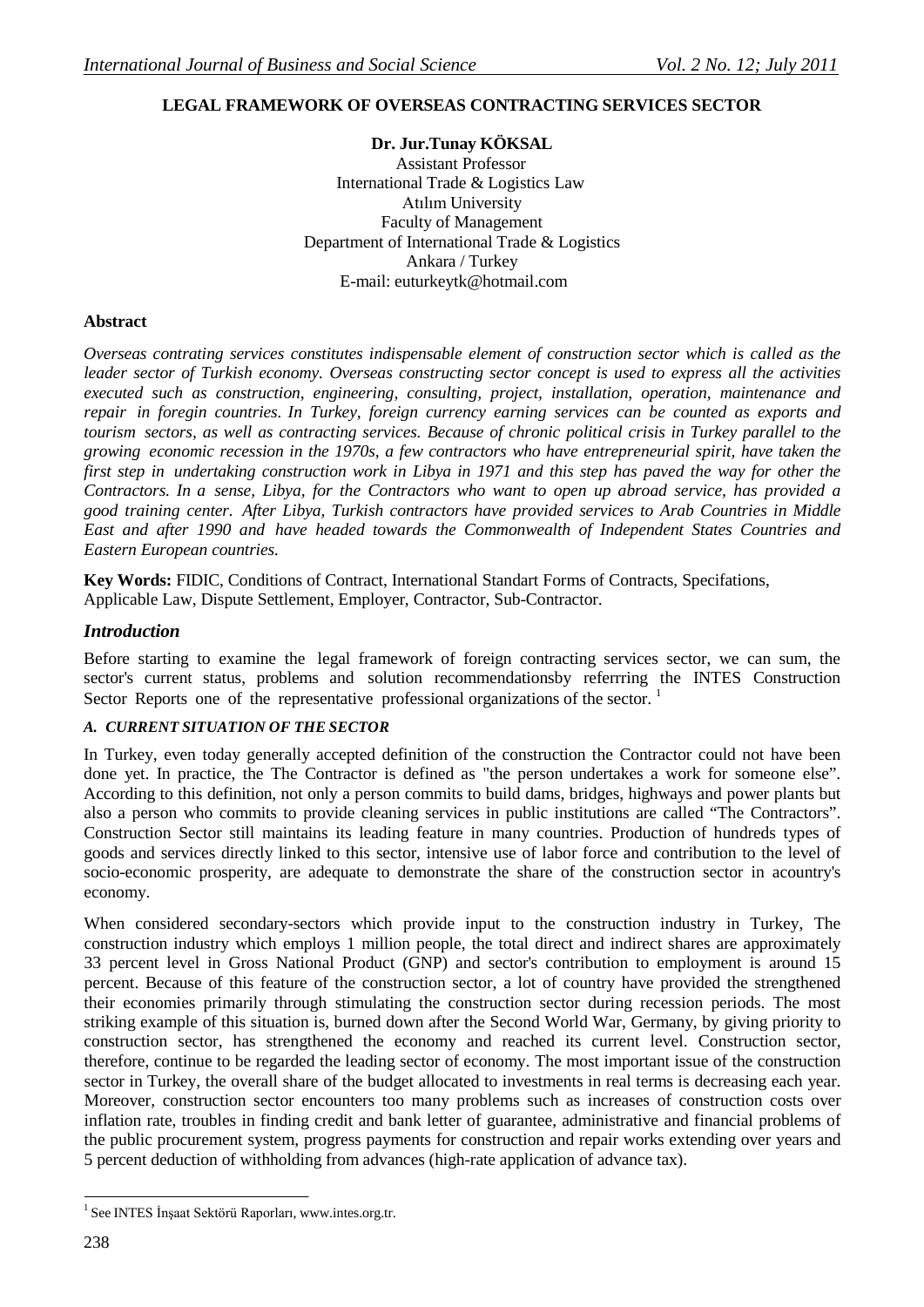Overseas contrating services constitutes indispensable element of construction sector which is called as the leader sector of Turkish economy. Overseas constructing sector concept is used to express all the activities executed such as construction, engineering, consulting, project, installation, operation, maintenance and repair in foregin countries. In Turkey, foreign currency earning services can be counted as exports and tourism sectors, as well as contracting services. Because of chronic political crisis in Turkey parallel to the growing economic recession in the 1970s, a few contractors who have entrepreneurial spirit, have taken the first step in undertaking construction work in Libya in 1971 and this step has paved the way for other the Contractors. In a sense, Libya, for the Contractors who want to open up abroad service, has provided a good training center. After Libya, Turkish contractors have provided services to Arab Countries in Middle East and after 1990 and have headed towards the Commonwealth of Independent States Countries and Eastern European countries.

Turkey's current inventory of overseas construction industry has reached a business volume in 51 foreign countries, amounting to 45 billion dollars. , While overseas construction revenues were at the level of \$ 10 billion in 1975, the total turnover in construction work undertaken by contracting companies operating overseas in 2007 has reached about 17 billion dollars. The total volume of construction work undertaken so far abroad has exceeded 75 billion dollars. Overseas construction services gain a special importance when both private and public sector investments are paused. After all, by the contractors undertaking construction work abroad, or in the form of transfer of profit or through workers transferring foreign currencies they provide currency input to our country, also they provide a major contribution to the balance of payments through construction materials, machinery and equipment by exporting. In addition, due to the overseas contracting works causing positive contributions such as employment, technology accumulation, and the rise of the quality and standard of construction materials, the overseas construction activities has a significant importance for Turkish economy.

Construction sector is supported by foreign governments in every country in the world. Because this sector provides the country foreign exchange and employment, ensure operability of the economy, is the best tool to combat inflation and recession, and also an effective foreign policy honour. Therefore, the credit easeness provided by their states to construction companies in western countries to, legislative and tax facilities also benefiting the same facilities Turkish companies is important for Turkish contracting services abroad increase competitiveness in the market. Indeed, a recent law amendment, provided revenues by contracting and consulting services overseas entering among earnings exempt from corporate tax permanently. Although number of construction the contractors active in the sector in Turkey is currently around 200.000, 90 percent of construction works abroad is carried out by the members of professional organizations such as The Contractors'Association of Turkey and/or the Construction Industrialists Employers Association and number of these construction companies does not exceed 250. Therefore in professional organizations related to construction works, for construction the Contractors with a serious organization, powerful machine park, a solid financial structure and the ISO standards, it is preferred to use the name "Construction Industrialists".

The difference of the construction industry products from industrial products is that they are produced on a project basis and depending on entirely the order. Product specification is re-carried out with each construction contract. A certification system certifying qualifications of the workforce in Turkey is still missing, lack in this area leads to adverse consequences for employment of Turkish people in the overseas projects. Overseas contracting sector is very important to many countries in terms of service exporting in foreign markets and creating employment abroad. However construction works undertaken in many countries compels qualified and certified workingmen. In this case, the overseas construction industry can not create local labor force employed abroad, which negatively affects the employment of the country as a result. Therefore, creating an internationally recognized certification system, increasing in the employability of the workforce should be provided by training and certification in international standards.

Being unable to invest in Turkey where due to resource shortages of the public sector, the contractors, doing business abroad, create employment from the investment budgets of other countries. Turkish construction companies have undertaken works for primarily housing, then infrastructure, road, bridge, tunnel, irrigation works are seen, but constructions of the dams, pipelines, hotels, trade centers, airports and petro-chemical plants also present themselves as diverse business areas which require a high level of specialization, project management skills and advanced technology, has increased, differently from previous period. With joint ventures with foreign companies, Turkish construction companies today have come to the forefront, undertaking investment and operation of the major projects in the countries where once they had worked as the contractors for the construction projects. After 1990s, the geography where competitiveness of Turkish contractors steadily had the highest level has been, Commonwealth of Independent States countries and Middle Eastern countries and these regions was followed by North African countries.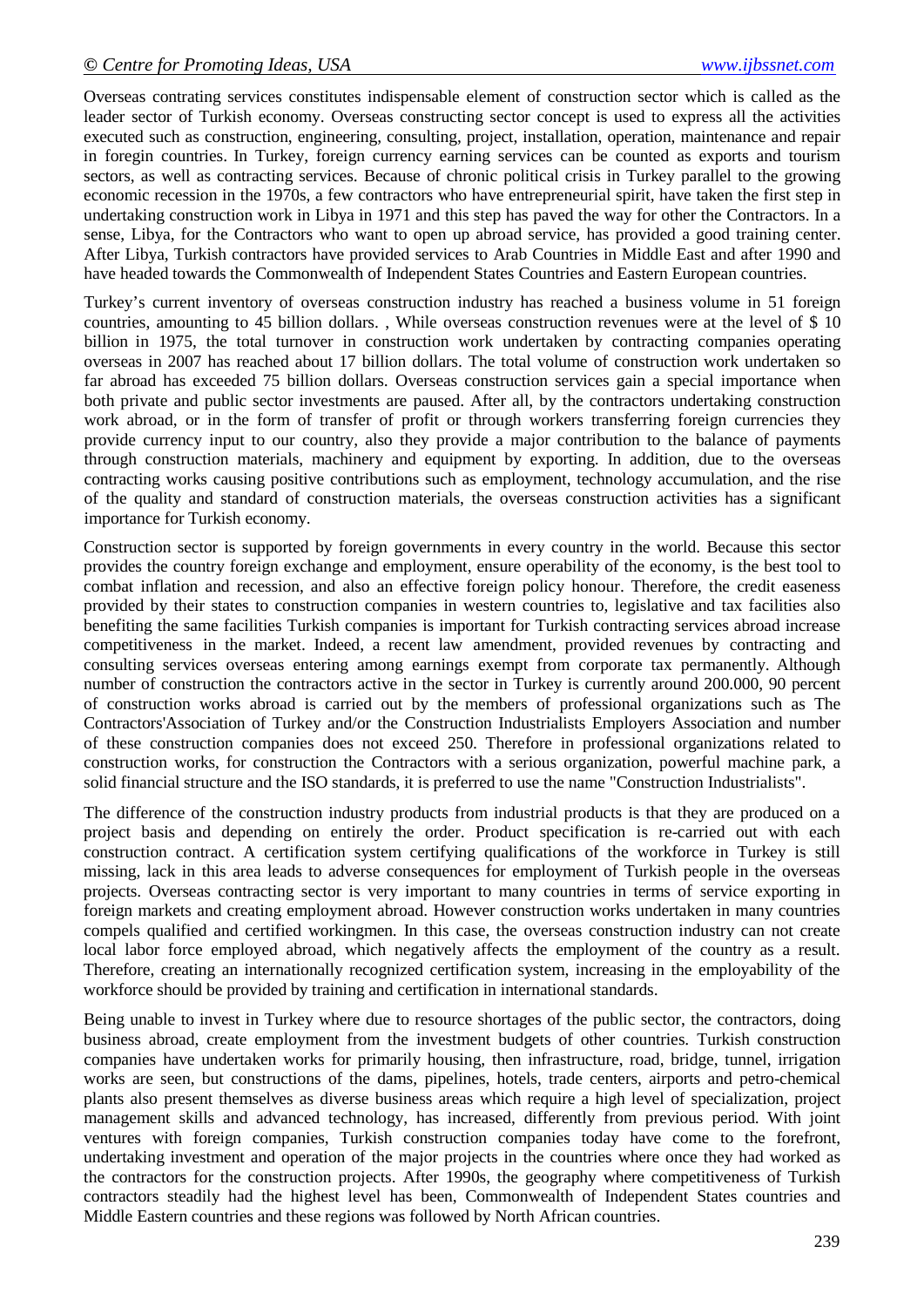Among the causes of competitive advantage in these areas are Turkish contractors taking more risk than western competitors, more affordable prices than competitors who can deliver services in international quality standards, being familiar with local culture and business environment and logistical advantages resulting from Turkey's geographical situation.Today, the total amount of construction works that Turkish contractors undertaken abroad is less, in terms of transfer the amount that they can transfer and the employment, than real potential. If the problems of providing the letter of guarantee to contracting companies abroad, are solved, doubling of the employment is possible with already generated a net foreign exchange input.The process of the European Union will make contractors face a much stronger international competition in the domestic market in the future. After all, in this process the contracting companies survive who can employ a skilled workforce through restructuring and can submit service in international standards with high efficiency in order to be able to use new technologies by investments to increase productivity.

In recent years, for the contractors doing business in international standards, to open up foreign countries because the works in domestic market narrowed too much, to accept low profit margins has become a necessity. Also, the contractors who make no concessions on quality are forced to seek works abroad due to encountering extreme price reducing race in domestic tenders in domestic construction contracting industry which is not subject to any qualification and certification of competence. Construction sector is number one sector that can produce a solution with high employment potential and competitiveness abroad both for the current account deficit of Turkey and problems of unemployment. On the other hand, the construction sector is one of the few sectors that Turkey can compete with own production abroad. Moreover, in this competitiveness of the contractors undertaking contract works abroad are not on the basis of state support, cheap credit or cheap labor, but capital, technology, knowledge, dynamism and high risk-taking capacityare the fundamentals. Indeed, any country's construction contracting sector which is at the same level of Turkey's national income per capita in the world is not developed in foreign competition like Turkey's contracting service.

To further improve the competitiveness of overseas contracting sector, strengthening the capital structure of companies, mitigating especially in the current burden of employment costs and implementing financial and legal incentives encouraging mergers are the priorities. In spite of all the limiting conditions, 22 Turkish construction/contracting companies were selected for the Top International The Contractors List in 2007; which made the Turkish construction/contracting industry the world's 3rd largest in that year, ranking behind those of the USA (51 companies) and China (49 companies). Turkish companies on the list of that year are: ENKA, GAMA, Renaissance Construction, Yüksel, Tekfen, Yapı Merkezi, Baytur, Nurol, Cengiz, STFA, Hazinedaroğlu, GAP, Kolin, Mak-Yol, DoğuĢ, Summa, Soyak, Alarko, Rasen, Kayı, Eser, Aska. Japan (15 companies) and Italy (11 companies) follow Turkey.2

### *B. PROBLEMS OF OVERSEAS CONTRACTING SERVICES SECTOR* **1. OVERVIEW**

Mainly the problems are given in the construction sector abroad in Ninth Five-Year Development Plan covering the years 2007-2013. Within the frameworks plan preparations for, that declining in overseas contracting services undermine economic stability by increasing the foreign trade deficit is pointed in the report prepared by the Special Commission for Construction, Engineering, Architecture, Engineering Consultancy and Contracting Services. In the report, moreover, it is emphasized that exports of goods for many years while supported by different systems, foreign contracting services are never received and this problem is one of the factors preventing the real performance of the sector, if the sector is supported significantly and the obsctacles before the sector are removed, settling this will provide the deficit in foreign trade and reducing the unemployment with its capacity of creating employment.

According to the report, the most fundamental problem that the sector experienced in recent years, in a lasting and stable to increase the sector's international commitments way is a matter of lack of necessary effective coordination. According to the report, some companies that perform contracting services arrival abroad without any evaluation sometimes cause problems and these companies create unfair competition for Turkish companies abroad and their inappropriate attitudes and behaviors can cause diplomatic problems even. This situation has as well as extremely negative impact on the overall image of the Turkish companies abroad. According to the report, Undersecretariat of Foreign Trade continues works towards the development of a regulatory system for the sector and it is aimed with "the Regime of International Contracting and Technical Consulting Services", to have the powers and responsibilities of institutions in private and public sector

<sup>2</sup> See Hürriyet, 23.08.2007.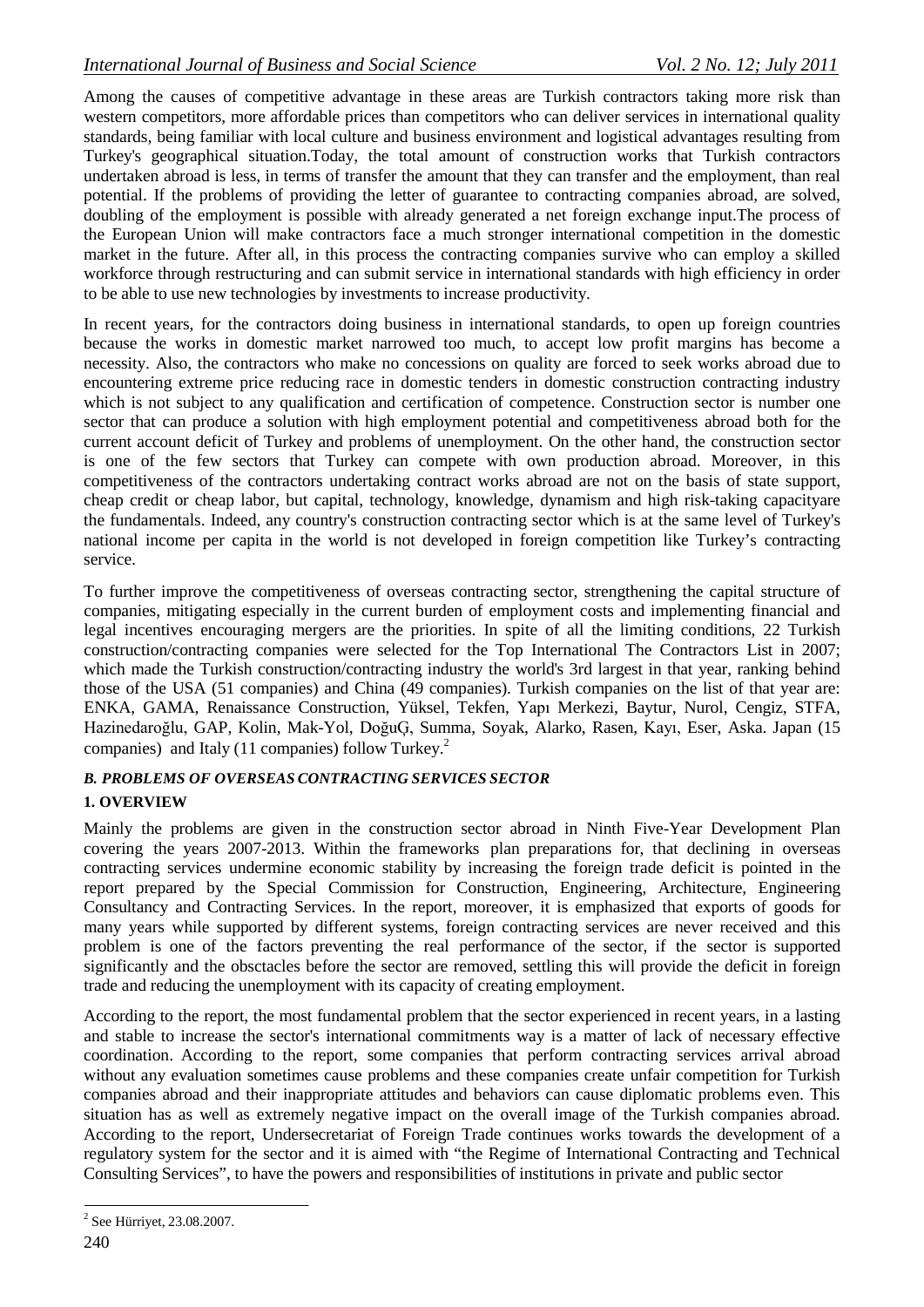defined clearly, executing the activities regarding the sector within stratagical and policies framework designated by public and private sector and forming the Professional Institutions or Acreditation Systems. For this aim, determining financial and technical standards regarding the companies in the Sector, it is planned to execute all these activities with in the framework of these standards.

Published in the Official Gazette on June 9, 2004, with " the communiqué 2004/5 on Grants-in Aid to be Provided to Technical Consulting Companies for their Abroad Activities", statement aids for the technical consultant companies opening Office abroad, market researches, and introduction activities are provided for;with this regulation, in market countries, master planning, pre-feasibility, feasibility, project studies, preparation of tender specifications, tender and contract coordination and other consulting services are provided to be done by Turkish Technical Consulting Companies without compensation. Thanks to this communiqué, even in thought process, the projects in target markets will be provided to be followed by the Turkish contractors. In addition, the standard and quality components that will provide to Turkish contractors to receive the work in the tender specifications prepared by Turkish consulting firms and that Turkish contracting companies will receive the work is expected to be provided in.

#### **2. THE NEED FOR POLITICAL RISK INSURANCE PROGRAM IN CONTRACTING SERVICES ABROAD**

The report states that the Turkish construction companies work in mainly most risky geographical regions of the world in terms of political, administrative risks and the threat of terrorism, the risk is still completely had by the company. In 1970s events due to political risks were in dramatic extent, in those years when a country declared its independence or after a civil war, foreign investors' assets generally were seized. Today seizure and expropriation occur less, bot today political risk is caused due to host government actions who aim to make foreign investors far awy from them rarely. Today's main political risks encountered by contracting companies abroad are as followed:

- Developing countries' legal systems have anti-foreign pro-nature; the scope and boundaries of property rights generally are well-defined in these legal systems and that international standards have not been adopted is possible in the contract system. In countries, such as Russia, with a history of communist regime, such problems arising from the legal system has been experienced previously.

- Today, central government transferring a part of powers to the states, cities and other local authorities may lead to some difficulties for international contractors. For example, their construction contracts of investors with local governments may be often invalidated by China's central government.

- As a result of democratization, risk of military coup and intense revolutions, which cause seizure, expropriation and nationalization reduce. However, frequent change of governments in some developing countries and re-negotiation of already signed contracts the new governments who come to power, increase the likelihood of contract termination. Indeed, according to the World Economic Forum's Global Competitiveness Report, the governments of Ukraine, Russia, Ecuador and Hungary default at least on the agreements made by their predecessors.

- In recent years, often occurred suicide bombings and other terrorist events are among the factors discouraging foreign investors to stay these countries.

- By parliaments and courts of the host country, the unfair competition applied under influence and in their favor of these large companies against new foreign investors entering markets of the large multinational companies previously located in the markets of developing countries has discouraging influence in terms of new foreign companies like Brazil, China, Russia, the Philippines.

-In addition to them, today's political risks are resulting from risks such as legal regulatory amendments, cancellation of import permits, environmental standards, currency exchange risks.

A lot of political risk insurance company recommends political risk insurance against political risks which could negatively affect the profitability, for construction the Contractors not to have any loss.

Political risk insurance is the general name of insurance for guaranteeing companies doing business in foreign countries, mainly in the country of work against the negative consequences resulting from the government's political activity or passiveness.

Political risk insurance is made by an insurance company in another country elsewhere the country in which the risk is in question.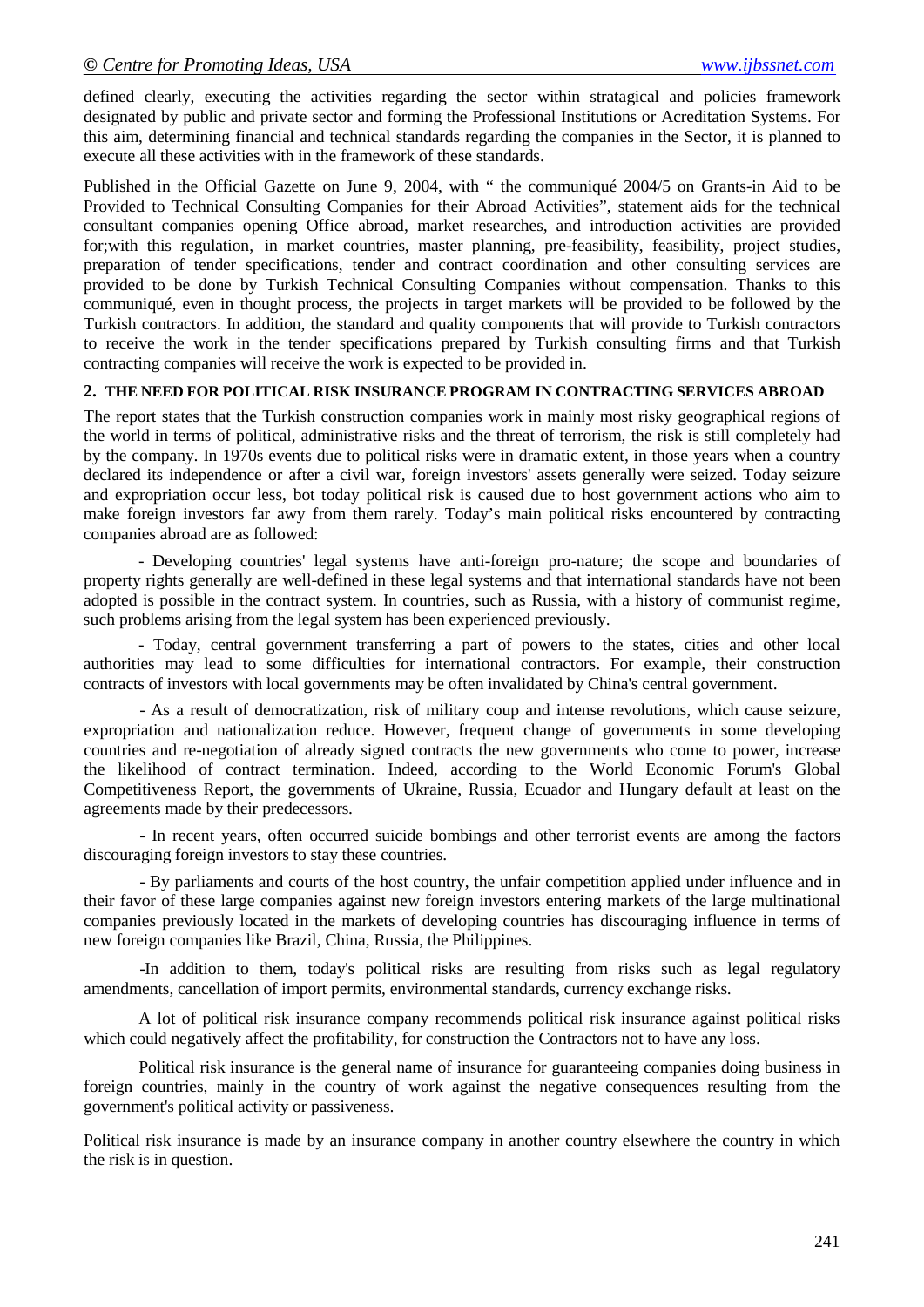Political risk insurance guarantees the following three basic matters:

- 1. As a result of abandonment of the country where the work is executed, compensation for losses arising from leaving business machines in that country,
- 2. Base laying of the construction work without fault of the contractor after a certain point compensation for the loss caused by aborting the work due to force majour
- 3. Compensation for the loss arising from unduly liqiduation of letter of guarantee by the contractor.

The Contractor, in return of the work, has to give a a letter of guarantee as much as certain percentage of the work. Guarantee letter is a fixed amount between the contracting authority and the contractor. Letter of guarantee is given under a bank guarantee to the relevant the contracting authority. If the contracting authority malevolently asks from the bank to liquitade the letter of guarantee, the bank may take recourse against the contractor because of his defects. Here, political risk insurance at this stage steps in and compensates the loss arising from this liquidation of letter of guarantee. In case letter of guarantee issued by a Turkish bank is liquated induly, that bank has to pay this letter guarantee according to conditions. However, if the seizure of the letter of guarantee is due to malevolent decision of the government in that country contrary to international policy, not due to the contractor's malpractical performance of the work, there is political risk. This is in reality not due to the bank's financial risk. The bank, to avoid this risk, should has transferred this risk to a political risk insurer. In this way, the bank will be enable to collect the amount that it paid as letter of guarantee from the insurance company.

Political risk insurance is valid for new investments as well existing investments. This insurance can be a single project base, it may be different for investments in many countries. However, political risk insurance, will never provide 100 percent guarantee. Political risk insurance is usually implemented by both government bodies and private companies. A public institution, U.S. Overseas Private Investment Corporation (OPIC) and the World Bank's Multilateral Investment Guarantee Agency (MIGA) are examples of public organizations engaged in political risk insurance. Private sector companies even though are more flexible in preparation of the scope of insurance policies, there are several advantages of the acquisition of political risk insurance by OPIC or MIGA. Because, in many cases, that OPIC or MIGA are involved in the project, is sufficient in discrouging againest local governments to seize letters of guarantee with political decision. Furthermore, a body of the World Bank, MIGA, can help solving problems between local governments and the Contractors.

Risks can be included in the scope of political risk insurance, combined with the following threats:

1. Discrimination, expropriation, activity restriction, import-export restrictions,

2. Currency inconvertibility and exchange restrictions,

3.Having to leave the country, due to compulsory reasons such as forced abandonment, war, rebellion, revolution, insurrection,

4. physical damage that may ocur as a result of military, political violence and civil unrest,

5. Termination of contracts,

6. License revocation,

7. Forced deprivation, failing to fulfill letter of guarantee of the investor's his own country,

8. Insurance againist losses of business interruption that may occur due to above-mentioned guarantees,

9. The insurance against failure to following the letter of guarantee, the host country's against a default on letter of guarantee,

In Ninth Development Plan of the Specialization Commission Report, that construction projects undertaken by companies abroad should be covered by the Turkish Eximbank in political risk insurance constitues one of the important subjects; with this insurance program, guaranteeing seizure nationalization, preventing or limiting foreign currency transfers and similar political risks and non-payment of progress payments, increasing Turkish construction companies' ability to act in high-risk countries is highlighted. In Turkey, political risk insurance is not an active branch of insurance in the international construction services. In Iraq, Afghanistan is, such as to produce the service in this area due to this deficiency intensely is felt because construction companies serve in extremely politically risky countries such as Iraq, Afghanistan.

Insurance should be made against to risks such as Cancellation of the Project or the construction, loss of legitimacy of the official interlocutor, stop or suspension of progress payments, radical modifications in the Project, not remaining safety in the construction site, referral, or the restriction of supply of material and workman, intentional punishments of the contracting authority, payments not being made in the currency specified in the contract, the restriction of transfer of profits from the country.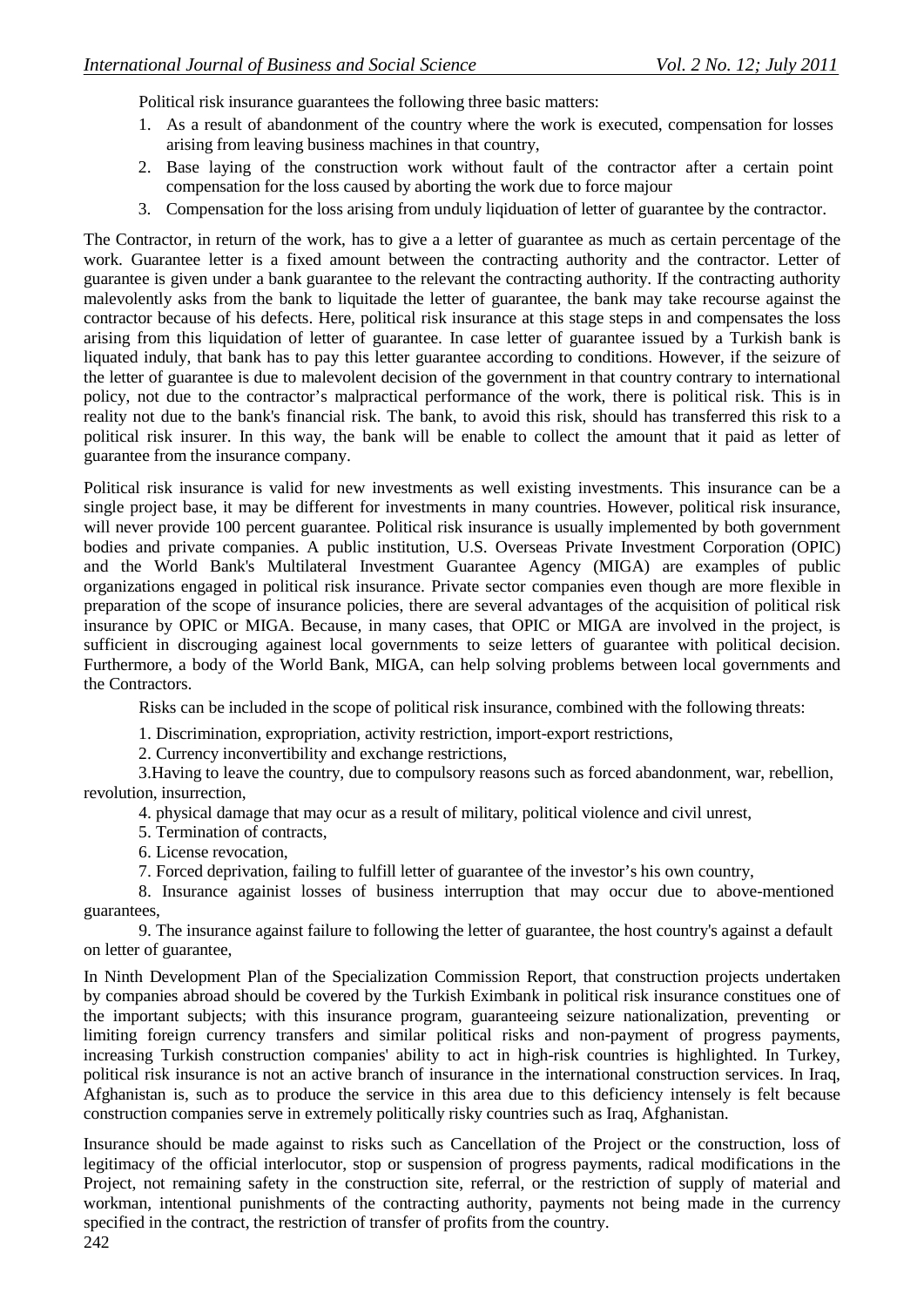So far because not having had risk insurance a lot of construction companies have experienced serious problems including the danger of bankruptcy. That Eximbanks's policy had not have commercial risk option put on agenda in 1990, has been objected, but so far no progress has been made.

### **3. SURETY INSURANCE PERFORMANCE BOND**

Surety is a guarantee system is ensuring performing and completion a poject in certain criteria and conditions of a contract. In order to open up in western markets construction companies, they need berformance bond. This issue is very new in Turkey, since, so far before the Turkish construction companies doing business with Eastern countries performance bonds were not necessary. Performance bonds are the bonds that guarantee construction companies comply with the conditions of contracts and perform according to certain criteria. Back-to-back guarantee is a surety that could be writen on bonds of banks. It is a surety providing application by insurance companies the remaining part, where the letter of guarantee or amount of bond is inadequate issued by the bank.

Surety insurance criteria are as follows:

-Assets of the company, consolidated financial statements and accounting standards need to be analyzed.

-The size of a company must be acceptable, i.e. the company's balance sheet must be above the limit of certain minimum size.

-Existence of consolidated financial statements audited by international audit firms are needed. That is, while a foreign bank or a foreign insurance company requiring the criteria related to the construction company, they require the company's financial statements audited by a third party.

- In the balance sheet, debt ratio needs to be low and the company's debt ratio should be below 60 percent.

-The company having assets abroad is preferred (since in case of malicious intentions seizure of the assets of the company is more difficult in Turkey).

-Giving detailed information about project is important.

-The company's past experiences of physical engineering in the projects will be reference.

-There are strict criteria, such as the project should be in countries that guarantors accept to give surety.

-The request for surety, to initiate the following action is required:

-Submission of financial and managerial skills of the construction company and their underwriter will be analyzed by the credit committees,

-Detailed presentations of the contract-related liabilities,

-Surety will be signed with a compensation-related institutions (indemnity) agreement,

-The presentation of the company's past performance.

In procurements in some of the European Union countries and in joint projects with and construction companies from the U.S., main causes of performance bonds required instead of bank letters of guarantee are as follows:

-Cost of surety performance bonds is lower than letters of guarantee costs,

- In procurements in some of the European Union countries surety/performance bonds are required. Generally, surety / performance bonds are used by 90 percent in the Anglo-Saxon countries such as the UK, USA, Ireland, Australia, New Zealand, not a letter of guarantee. In Germany this percentage is araound 29%.

- Allow to use customers' bank credit lines (credit line) in other areas,

-Negative influence on company balance sheetlike letter of guarantees,

-Bond cost is evaluated not concerning balance sheet, but according to performance in past projects of the company (if the company has a good capital structure physically and has a good engineering capability the price is determined so.)

- Banks, due to considered as non-cash loan with the aim of making ratios unaffected, their avoid giving a letter of guarantee.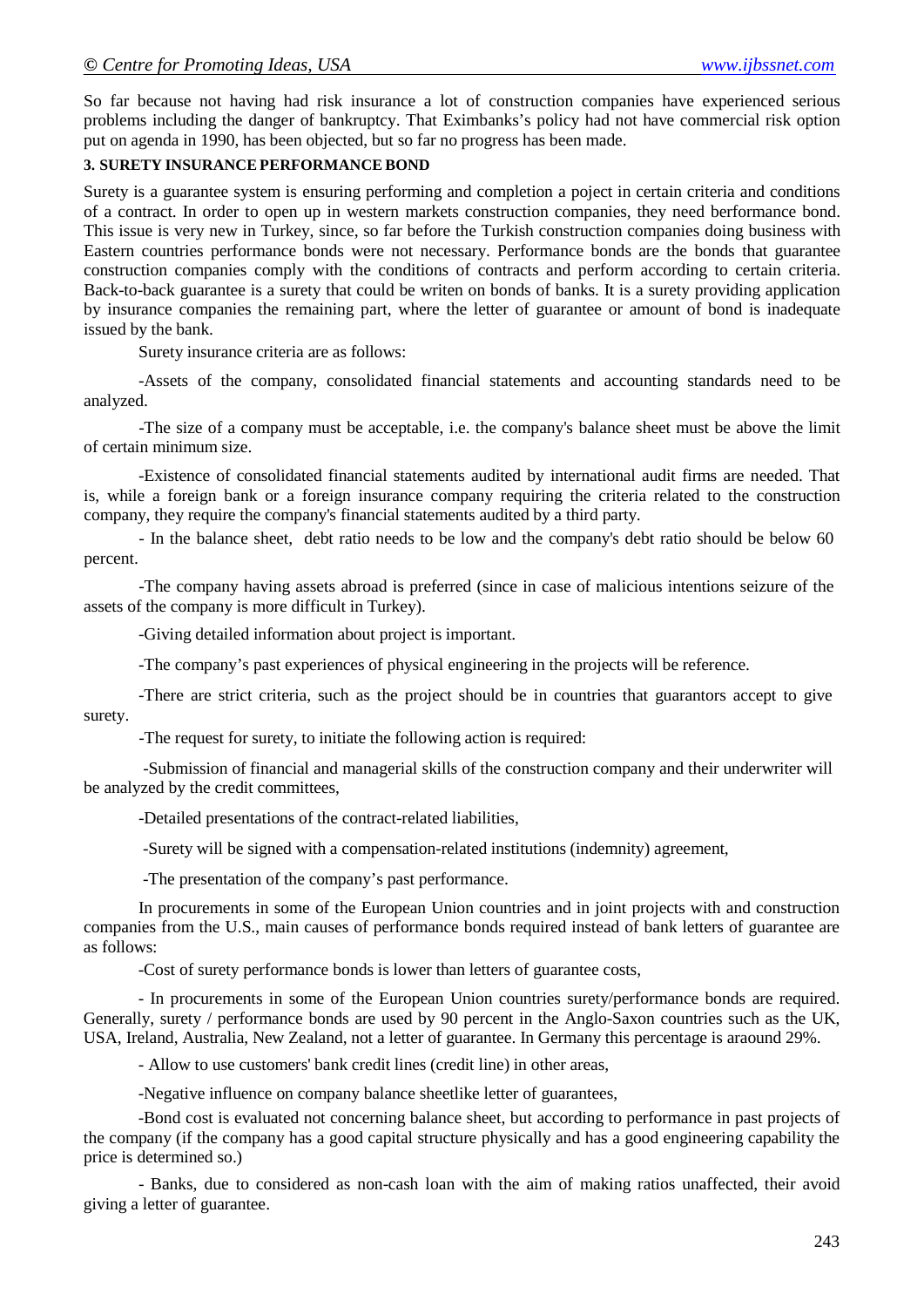Depending on the development of Turkey's financial structure, it is expected to provide this opportunity to use these modern instruments. Surety bonds are not accepted in risky regions such as Iraq, Afghanistan. Letter of guarantee is generally used in the countries where Turkey has high possibility to get business. Because providing letter of guarantee is easier. In order to becoming widespread use of surety bonds among Turkish construction companies, these companies should tell that these bonds are more useful and lower cost to their costumers. On the other hand, when joint construction work is executed in some risky contries such as Afghanistan, Iraq with a American or British company, for example, a work carries out with 40 – 60 percentage partnership shares, for a 40 percent share of U.S. company may request surety bond about 15 percent. In other words, in these countries U.S. companies prefer or even require surety bonds from the subcontractor. However, this bond is not required to be used against the concerned authority, but to partners in these countries. Again, the foreign partner in Turkey may request the surety bond at the rate of the work from a Turkish contractor in the construction projects undertaken together.

### **4. EXIMBANK CREDITS IN FINANCING OF OVERSEAS CONTRACTING SERVICES**

Turkish Eximbank not only financially supports exporting sector but also in significant amounts overseas contrracting sector constantly. Indeed, the Turkish Eximbank has undertaken many important roles in constantly supporting the construction sector which is highly dynamic in new projects and the entry into new markets so far. According to Eximbank data, the Turkish construction sector has reached an important position in the world contracting services industry so far in 65 countries with 3500 over project amounting to U.S. \$ 89 billion. Eximbank provides financial support to Turkish contractors executing construction projects abroad within the framework of insurance program againest unfair converting country credit guarantees, letters of guarantee program, credits and letter of guarantee, foreign exchange earning services credit.

#### **a. COUNTRY CREDIT GUARANTEE PROGRAMS**

The aim of the Credit / Guarantee program, having the nature of buyer credits applied by Country Eximbank since 1989 is to allow Turkish exporters and the contractors to work under security in the markets which have commercial and political risk, enhancing their competitiveness of in international markets. Thus, it is aimed to support the contractors, as well as increasing the share of existing markets abroad in opening of new markets. Within the scope of this credit program, mainly the projects carried out abroad, official support is provided either in cash or non-cash financing for more than two years long-term. Purpose of country credits is providing financial support, the projects carried out by Turkish contractors in foreign countries, with a bank credit to open to that country or a bank in that country which will be accepted by Eximbank. Examples of this occurred in Russia and the Turkic Republics.

Eximbank allocates limits certain countries within the framework of the annual program each year and if a request comes from relevant countries in line with the limits, through necessary analysis and examining of the project and can supply financing to the construction company on condition that it is acceptable. EximBank gives importance to receive government guarantee where the project is to be executed. However, a number of developments has shown that receiving the government guarantee for some of the projects is more difficult. Therefore, in case a bank with appropriate financial structure and of which risk is acceptable in the related country gives guarantee for a specific project, on the condition that the goods and services shall be limited to be exported from Turkey, country or project credit could be provided. The first application of this kind of credit is provided to the USSR in 1989, then to other Commonwealth of Independent States countries, some Eastern European and North African countries and Central-West Asian Republics.Following Central-West Asian republics have gained independence, programs such as "Produce Loans" and "Project Credits" have been implemented for the countries of the region.

Credit guarantee programs which Eximbank started to work on after 1992, have special importance both for free market transition with economich devolopment of the countries whom credit opened and achieving the purpose of creating lasting business relationships in subject countries in terms of Turkish contractors.Porject credits of Eximbank have facilitated Turkish contractors to enter in specially Russian Federation and other Commonwealth of Independent States countries. Because as a result of having reference the features of the projects carried out with Turkish Eximbank support for the countries in the region, many new projects have been given to Turkish The Contractors who had executed projects with Eximbank credits. Today there are so many construction works carried out by Eximbank financial support in the above mentioned countries.

Initially, a market everyone saw too risky, thanks to Eximbank, for Turkish contractors have become a great extent a risk-free. Today Turkish contractors sign significant construction projects without Eximbank support. In the projects which will contribute multi-faceted relations between Turkey and the related country it is is essential to receive government guarantee as security.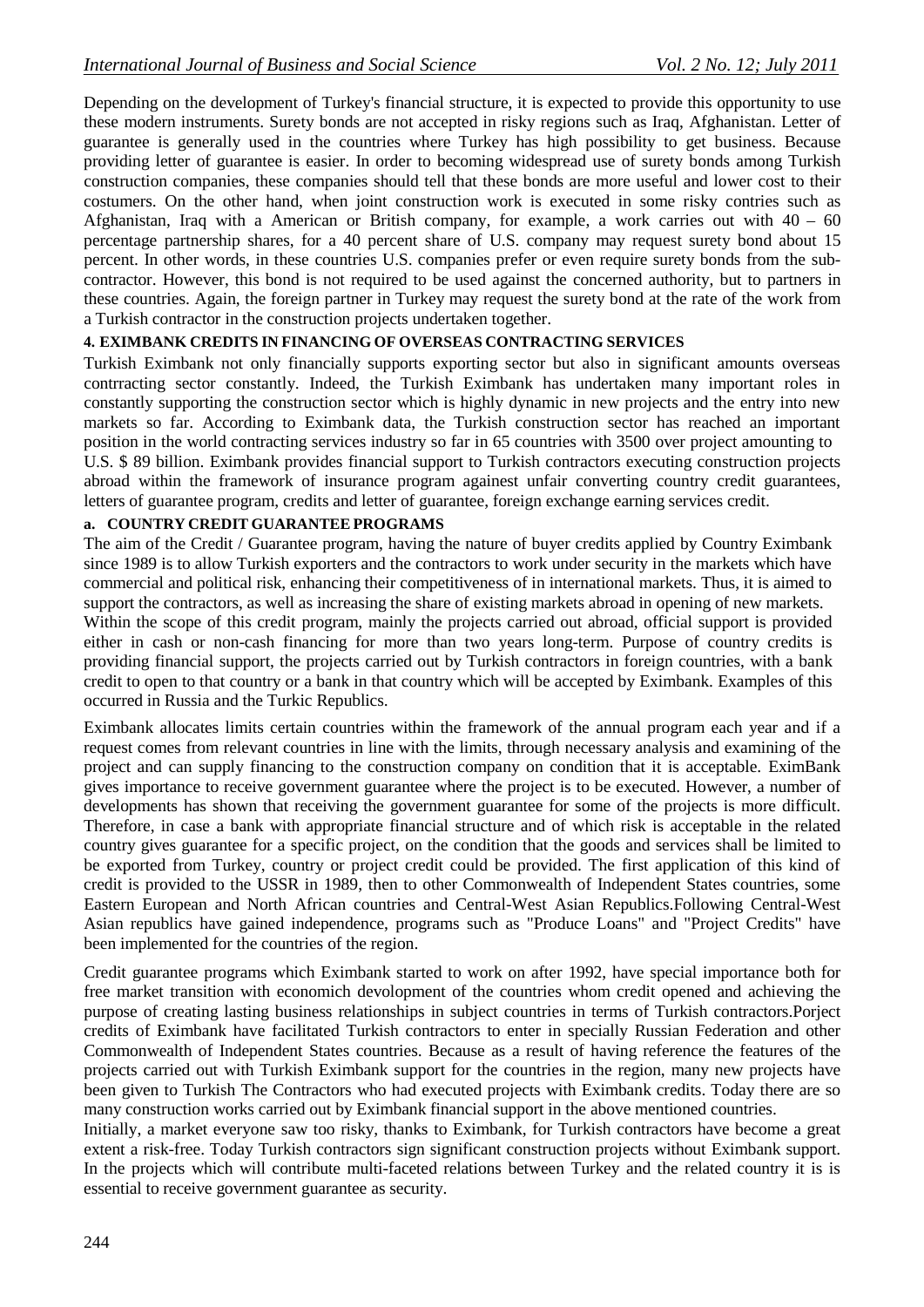However, by Eximbank administration, it is evaluated to issue a credit with banks determined by the intergovernmental protocols and the banks considered as reputable by Eximbank or customers under guarantee of these banks. Eximbank pays attention the construction contract between the employer and the contractor to be according to FIDIC rules in terms of executing the project without problem.In addition, within the scope of the Country Credit / Guarantee Program, in favor of the contractors who plan to get new construction work abroad or aim to participate in international tenders, on condition that the project in question which Eximbank financing must be according to the basic principles and the final assessment, considering economic conditions and conjuncture on the date of the application for credit, by EximBank, and "Letter of Intent" can be given, without including "fixed commitment."

In the letter of intention, it can be issued that financial support up to 85 percent of the goods and services to be exported from Turkey, shall be provided. Letter of intentions are issued for 6 months. Project information form including general information on project which are necessary in the application of the Letter of Intention, can be obtained from the website of Eximbank. EximBank, in order to provide financial support within the Country Program in a wider dimension, builds relationships with international financial institutions.

In order to facilitate the financing of the parts of projects supported within this framework, to be provided by third countries. Eximbank signed cooperation agreements of jointly finance and insurance with the world's reputed credit agencies, export credit insurance agencies and international financial institutions. Among these, there are U.S. EximBank, EDC (Canada), COFACE (France), Hermes (Germany), OND (Belgium), IFTRI (Israel), Exim Bank of China (China), MECIB (Malaysia), NEXI (Japan), SEC (Slovenia), Küken (Poland), EGFI (Iran), ECGE (Egypt), Eximbank SR (Slovakia), Eximbank, Romania, Eximbank of Russia, KEIC (South Korea), EKF (Denmark), HBOR (Croatia), MBDP (Macedonia), TEBC (Taiwan), MIGA, ADB and the European Bank for Reconstruction and Development (EBRD).

Eximbank tends to give priority to the projects that can be issued financing with such organizations jointly. EximBank, in co-financing relationships with these organizations, just participate in the financing of goods and services to be exported from Turkey, the financing of goods and services to be exported from such foreign countries is provided by relevant financial institutions in cooperation with EximBank. On the other hand, to create co-financing opportunities for the projects to be implemented by Turkish firms with foreign companies banks or other exporting support organizations, it is tried to achieve parallelism on the credit conditions.

Framework of financial support regarding Country Credit / Guarantee Program is determined within the annual programs of Eximbank. EximBank, through the mechanism of cash loans or guarantees, provides financial support to projects. Having been a company established under the Turkish Commercial Code and / or the provisions of relevant legislation, having a solid financial structure and high business reputation with experience of similar projects are expected from a The Contractor. The contractor, may be the general contractor as well as the partner or sub-contractor of the international consortium to be formed for the project.

In principle, at the stage of the financing in the evaluation of projects, OECD Norms are implemented. Financing conditions are determined according to properties of the project and within Eximbank's funding cost boundaries in accordance with the OECD Consensus rules, and No. 96/12, "Communiqué on the Official Supported Export Credits". Total due, including a grace period, does not exceed 8 years. Grace period is determined by adding up six months to investment period. For the use of the above-mentioned financial support processes are carried out under letter of credits mainly determined by the Turkish Eximbank are opened before commercial banks can not be transferred and re irrevocable. Within the framework of Country Credit / Guarantee Programs, since 1989 the program put into practice and 23 country 2.2 billion dollar credit has been provided to 23 countries; approximately \$ 1 billion was used by foreign contracting services sector.

### **b. LETTER OF GUARANTEE PROGRAM FOR OVERSEAS CONTRACTING SERVICES**

It is aimed with this program to provide permanence of the contractors working abroad in existing markets and to support the contractors with letters of guarantee for the construction projects undertaken abroad, opening up new markets.With this program, contracting companies of which credibility and project undertaken or to be undertaken by them are eligible for Turkish banks, for their participance in tenders and / or commitments, in return for counterguarantees of Turkish commercial banks counterpart to Eximbank, bid bond in favor of Turkish contracting companies, the foreign bank counterpart the office of the employer or employers procurement authority; performance bond and letter of guarante demands are provided In case of tender is won by the contractor, a guarantee of repayment of advance payments to the firm done by the employer.Under the program, in return for contraguarantee of Turkish banks, the total guarantee amount in favor of a company does not exceed U.S. \$ 25 million. In determination of certain risk of any company, the contractors' shares form a consortium under the project are taken into account undertaken.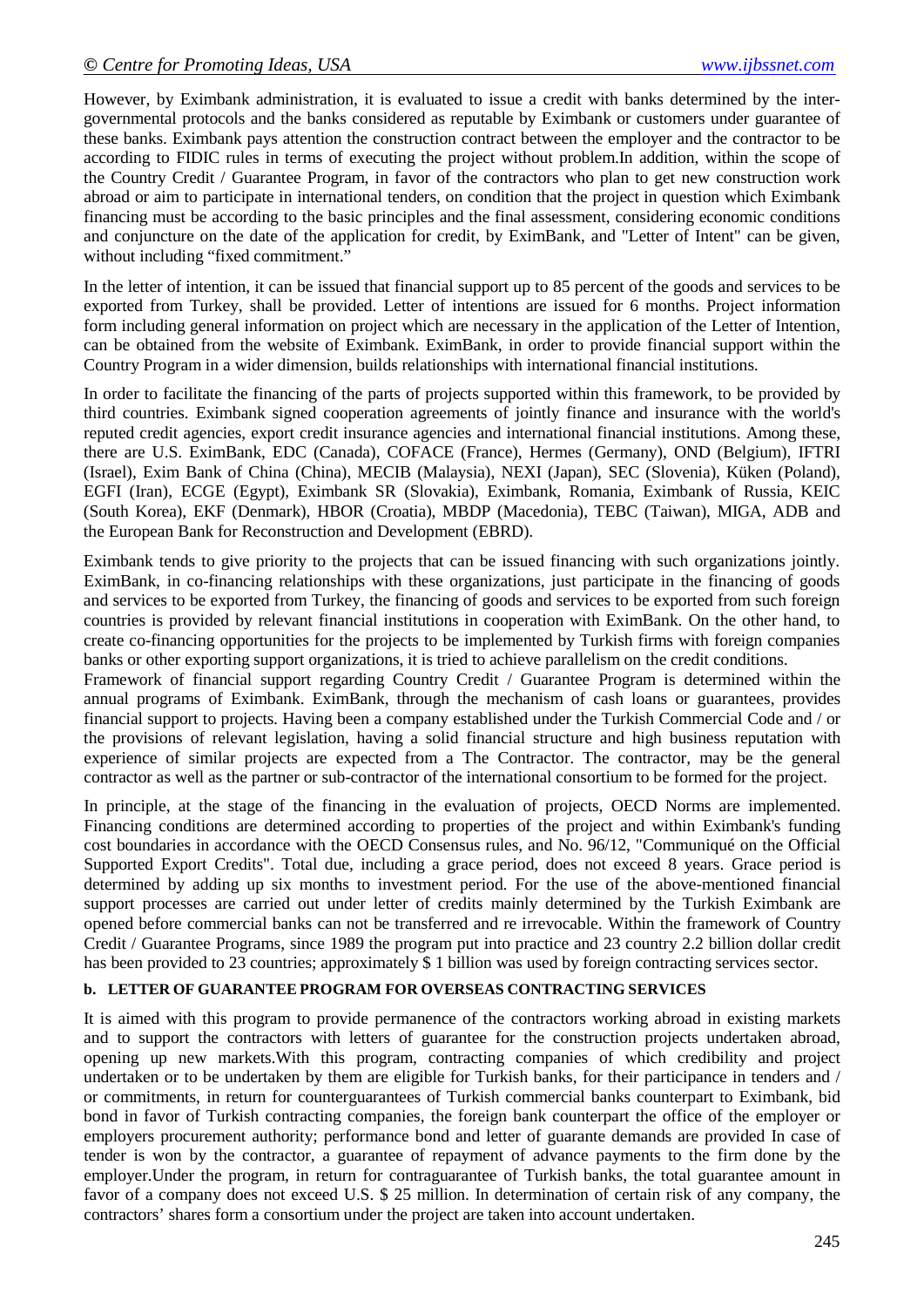Not to exceed the limit of the company, up to a maximum of 25 percent letter of guarantee of the amount specified in the contract concluded with the contracting authority or bid price can be issued. Letter of guarantee allocation on country basis, does not exceed 20 percent of the total program limit. The amount and due of the letter of guarantee, will be limited to specified amounts of company, project and country limits, the type of the requested letter, is determined by Eximbank on the basis of the contract text or the tender specification b as transaction. Within limitations set forth above for any project, the amount of letter of guarantee to be issued by Eximbank in no way shall not exceed the amount of counterguarantee addressed to the Eximbank by Turkish commercial banks. For drawee letters of guarantee to be issued for employer procurement authority or bank the contracting authority, an annual commission of 1 percent is received by Eximbank. Such amount of commissions, on behalf of the contractor on a quarterly basis are charged by Turkish banks in advance. The Contractor or representative of the consortium who want to benefit from such program; should apply to Eximbank to receive letter of guarantee with the information regarding the contracting authority, the type of the required letter of guarantee, the sample of the letter, the requested amount of guarantee letter, the guarantee duration, whome is addressed, the bank of the contracting authority, summary information and necessary documents of company.

# **c. FOREIGN EXCHANGE GENERATING CREDIT SERVICES**

This program is implemented for financing of foreign currency generating services to be realized abroad and the project software, project planning and consulting services having the nature of projects to be exported abroad. If the projects in above-mentioned areas are found appropriate by EximBank, the conditions for credit on transaction basis, whether Turkish Lira or foreign currency, are also determined by Eximbank.

### d. **INSURANCE PROGRAM FOR UNFAIR LIQUIDATING OF CONTRACTING SERVICES BOND ABROAD**

The purpose of this program which was put into effect in 2004, in the bidding process to undertake work or after undertaking the work abroad, is to assure Turkish contrators with ınsurance policy for unfair liquidating of contracting services overseas bond againes unfair liquidating of letter of guarantees such as bid bonds, advanced letter of guarantee and performance bonds issued to public contracting authorities or as contraguarantee issued to bank of conctracting authority. Eximbank, provided that without the Turkish contracting company's defect, error or negligence and, the events and circumstances occurring completely beyond the control of the contractor after the date of the policy, as a result of liqiudating the letter of guarantee unfairly, in favor of letter of guarantee issuing the contractor firm under the general loan agreement signed with the Turkish commercial bank, Eximbank compensates certain proportion of the amount pursuant to amount obliged to pay the bank subject to compensation within the terms and the limits specified in the insurance contract.

Construction company to benefit from this program should make application personally to Eximbank. Construction company shall conclude a general loan agreement with a commercial bank at the same time. Commercial bank shall give letter of guarantee to the contracting authority in favor of the contractor. Then when the application is done to Eximbank and the project and the construction company will be examined as well as by which bank letter of guarantee issued will be examined. Although the insurred contractor executes the work on time and on time and in accordance with the work program, the risk of the employer's arbitrary liqudiation of letter of guarantee wish (the contracting authority) is covered by the Eximbank. In this case, the construction company must prove to Eximbank is that such liqudiation is unfair. Therefore, the construction companies must prepare contracts and agreements as much in detail as possible, and settle international arbitration clause in the contract. Thus they can resort arbitration when unfair liquidation of letter of guarantee occurs.

If the construction company proves to Eximbank is that such liqudiation is unfair, Eximbank will compensate the loss of the commercial bank making the payment and then it will be available to collect the receivable which will be transferred to him, because having arbitration or judicial sentences or evedences that indicate such liquidation is unfair, from the employer.

#### **e. POLITICAL RISK INSURANCE PROGRAM FOR OVERSEAS CONTRACTING SERVICES WHICH SHALL BE PUT INTO EFFECT BY EXIMBANK**

Political risk insurance, is a comprehensive policy to provide a better working environment to construction companies abroad. Political risk includes mainly two risks. First case is occured when a construction company, who was entitled to receive progress payments, can not receive such payments due to political risks, a that it is called "The Contractor Insurance". Second is liquidating of letter of guarantees unfairly due to political risks. Therefore, Eximbank will have two different policies to be applied in the future.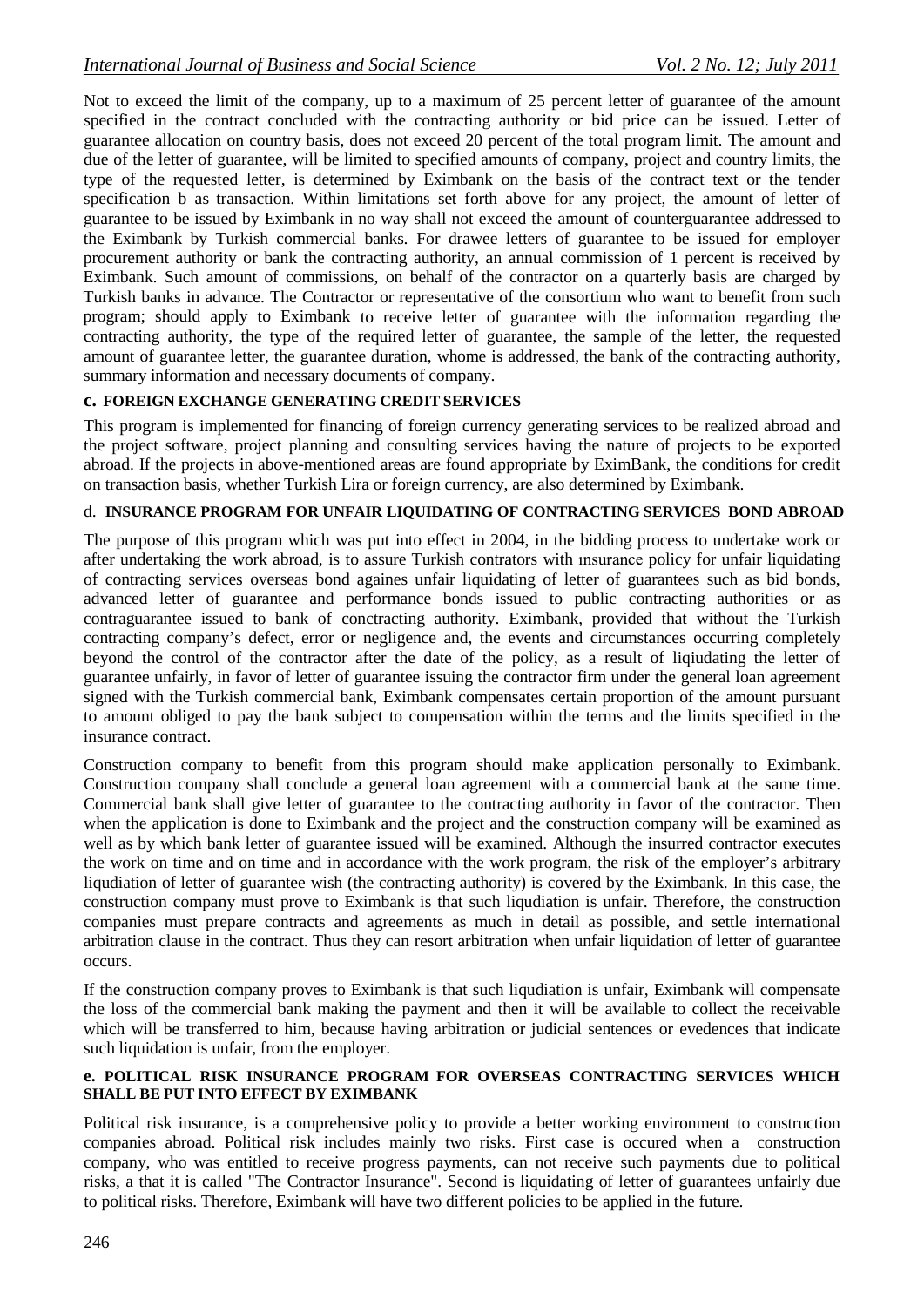Political risk insurance includes the following types of political risk:

1. The risk that the contractor is unable to collect the amount of progress payment that should be charged according to contract provisions, without fault or negligence of the employer and / or the insured the contractor, because of government putting into force a law or administrative regulations

2. Without the fault of the insured person of the employer the progress, since government's restrictions not being transferred to abroad of the amounts entitled to receive to and collected as in local currency by the insured person or while the parity of which will be is certain, it covers the risk that another parity using for transfers of progress payments againest the contractor.

3. It covers the risk that could not be accounted as to be requested from the employer in terms of insured person of the damages occured in the working site due to incidents such as a war emerging between Turkey and the employer's country or revolution, uprising, rebellion in that country.

4. It covers the risk that stop or eliminating of the import of goods or import permition of those, with a decision taken by the government of that country, which are produced or exported by the insured person in order to execute the work.

5. It covers the risk of any loss emergence or seizure of the insured person's goods in a third country before they reach to the employer's country, during the shipment of such goods necessary for the work.

Covering in an insurance policy of political risk losses referred above, which is expected to be applied by Eximbank, is in question.

#### **5. FOREIGN PROJECTS CREDITS AND PROJECT FINANCE PROBLEM IN OVERSEAS CONTRACTING SECTOR**

In Turkey in accordance with the recommendations of "Supreme Advisory and Credit Guidance Committee" reagarding the target countries support services are provided for the international construction industry. It is observed that developed rival countries' export credit and insurance agencies similar to Eximbank providing more a variety support to construction sectors, from time to time Eximbank is inadequate in providing this support. It should be noted that long-term loans that will be opened to the construction sector,not only make Turkey recovery as construction revenue, but also demonstrate the importance of export opputunities of many sub-sectors provide input to the construction industry.

Thanks to OFFSET agreements with Russia, it is known that with this country both trade and construction services have been accelerated. A similar aggreement also made with Libia. Overseas construction sector recently has made progress with these bilateral agreements. Therefore, especially for crude oil from Iraq, necessary attempts should be made to againfor the return to OFFSET. For this purpose, Eximbank must take action with a special loan package for Iraq. Also, technical consulting companies in Iraq should be donated. Thus, in the projects of which the technical consultancy shall be provided by Turkish firms, also Turkish contractors will have an increased possibility of getting work.

### **6. THE REQUIRED REGULATIONS IN OVERSEAS CONTRACTING SECTOR**

To increase market share of overseas contracting services sector, taking the following measures and some legal regulations will be very helpful:

6. For technical consulting abroad, the qualification should be given with no restriction to the firms certified by Association of Turkish Consulting Engineers and Architects (ATCEA).

7. For the engineering, it is essential to adopt, without restrictions, the approval of Turkish universities such as internationally recognized Istanbul Technical University, Middle East Technical University, Bilkent, Bogazici University.

8. It will be appropriate to make the restrictions more flexible set by the country where the construction work is undertaken regarding real person employment, through employing qualified personnel such as workers, engineers, architects.

9. Contracting companies wishing to do construction work abroad, should be required to be a member of a professional organization which will confirm the proffessional experiences.

 10. In terms of standards of workers will be employed in the construction sector abroad, certified staff is requested by many countries.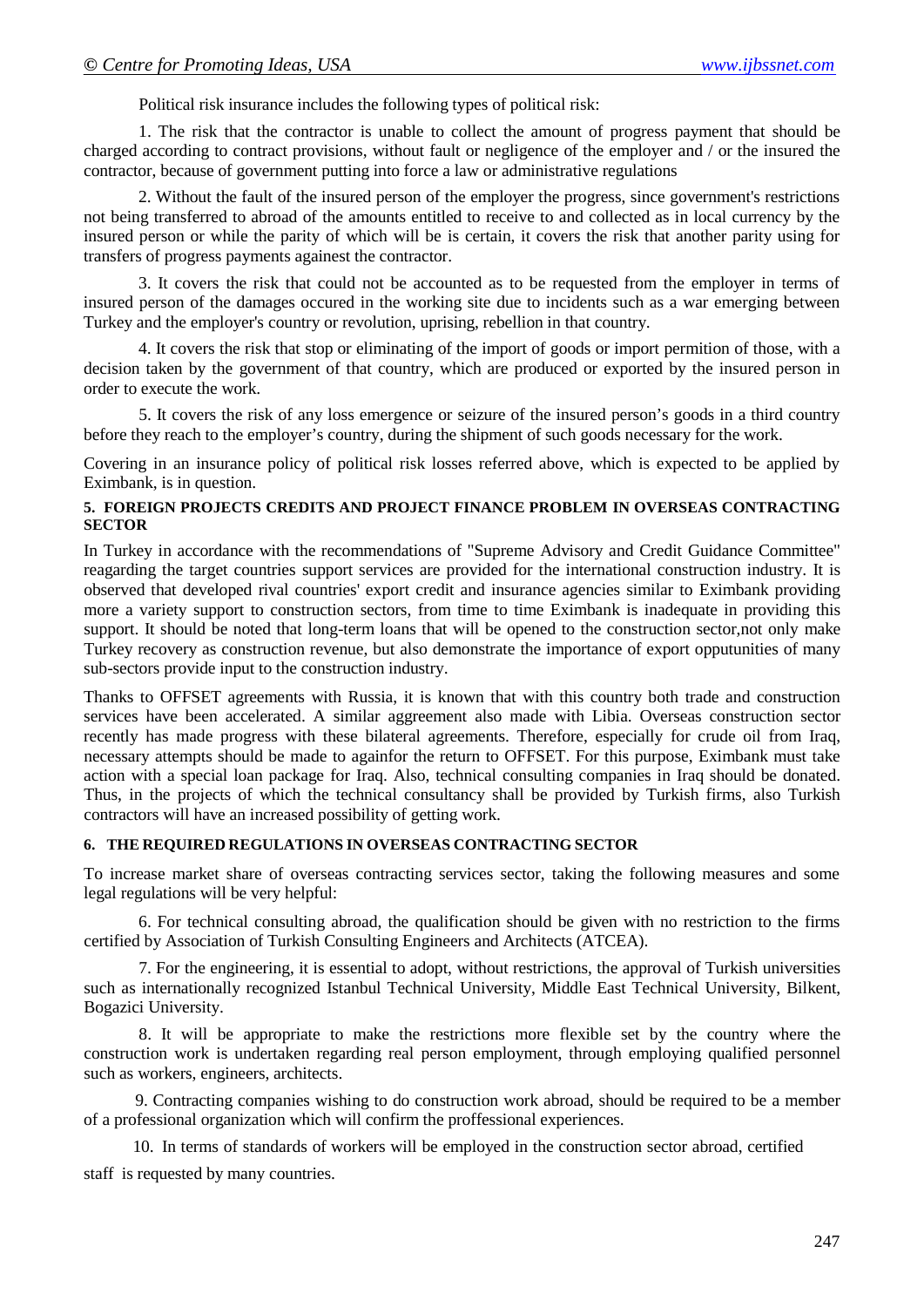Certification system for construction workers in Turkey has not begun yet just "Draft Law on the National Occupational Standards Institution" exists. The professional standards in construction sector should be taken into consideration and also training certification of successful graduates is important.

 11. Between Turkey and the foreign countries whose contracting services are provided, the bilateral agreements should be concluded for preventing double taxation and providing reciprocal encouragement and protection of investments.

#### **7. PROBLEM OF PROVIDING LETTER OF GUARANTEE IN OVERSEAS CONTRACTING SECTOR**

Because of credit rating of Turkey, narrowing in the banking system, capital qualification ratio and coverage, from commercial banks, getting especially the final and advance letter of guarantee is not possible. This problem becomes more significant depending on the size and duration of the projects. Eximbank Bond Program, regulates that a letter of guarantee can be issued up to 25% percent of contract or tender price and not exceeding U.S. \$ 25 million as total amount for overseas contracting services, for the eligible projects of the Turkish construction companies whose credibility is approved, will have been participated overseas bids and / or commitments, with Turkish commercial banks counter-guarantee. However, while here is again counter-guarantee and time problem.

Construction companies in Turkey generally letters of guarantee cash conversion rate of less than 1 percent. Despite this fact, letter of guarantee is held at a high risk regulation capabilities of such commercial banks for letter of guarantee decrease. In addition, the risks in the counter country are required to be undertaken by the Eximbank. In Turkey, the financial crises in the Turkish banking sector have caused serious difficulties, many factors such as incompatibility with international norms, decrease in the credibility of banks and many private banks being transferred to the Turkish saving deposit insurance fund (SDIF), cause the letter of guarantees from Turkish banks not being accepted abroad.

In terms of attempting to obtain bank letter of guarantee from foreign countries, the high cost and difficulty of getting conditions lead to a variety of problems. Foreign banks with high credit ratings, usually do not want to take the risk of long-term or letters of guarantee more than 12 months Turkish, but when they issue, can provide in return of very high commissions. In the past, letters of guarantee issued by Turkish banks abroad did not fulfill demands of the liquidating, because of the decisions of injunctive relief, is another cause reducing the acceptability abroad today. In this context local banks of some countries do not accept for similar reasons even the letters of guarantee is providethe Turkish Eximbank.

Rapid acquisations of Turkish banks by foreign banks or foreign banks as a partner entering the Turkish banking system have made short-term solution difficult the problem of letter of guarantee, it also, in medium and long term, may lead to much more serious troubles. On the other hand, with the introduction of Basel II criteria application, capital taking into account the firms without adequate capital and having international auditing can not be supported by the banking sector, it seems that in the contracting sector the existence of a problem of letters of guarantee will strongly continue.

As a result, almost no Turkish bank guarantees are not accepted in tenders abroad, also a foreign bank contrguarantee is required. This situation limits the possibilities of business oppurtunities and raises costs. In order to solve the problems of supply guarantees of letter for overseas contracting companies, the activities should be stepped up such as the creation of Bond Guarantee Fund and introducing of political risk insurance program which has been applied by rival countries many years. After all, the Turkish contracting companies in overseas projects, that the employer can not present a letter of guarantee to governments is the most important problem which must be solved urgently.

#### **8. LEGAL FRAMEWORK OF GUARANTEE LETTERS FOR CONSTRUCTION CONTRACTS**

With the decision of joint chambers, Court of Cassation has adopted that letters of guarantee has the legal feature as guarantee but not warranty. In the decision of joint chambers, no E.66/16, K.7 on 13.12.1967, has adopted that the letters of guarantee has the nature of the commintment for the act of third person and the commitment of the person issusing the letter is entirely independent from the prime contract entirely.<sup>3</sup>

At the same time, from another decision of joint chambers on 11.06.1969 and no E.69/4, K96/6, it can be understood that there is no obstacle to define to a letter of guarantee as warranty but not guarantee.<sup>4</sup>

<sup>&</sup>lt;sup>3</sup> Arkan, Sabih: İnşaat Sözleşmeleri, Ortak Seminer, Banka ve Ticaret Hukuku Araştırma Enstitüsü, 2. Tıpkı Basım, Ankara, 2001. p.311.  $^4$  Ibid.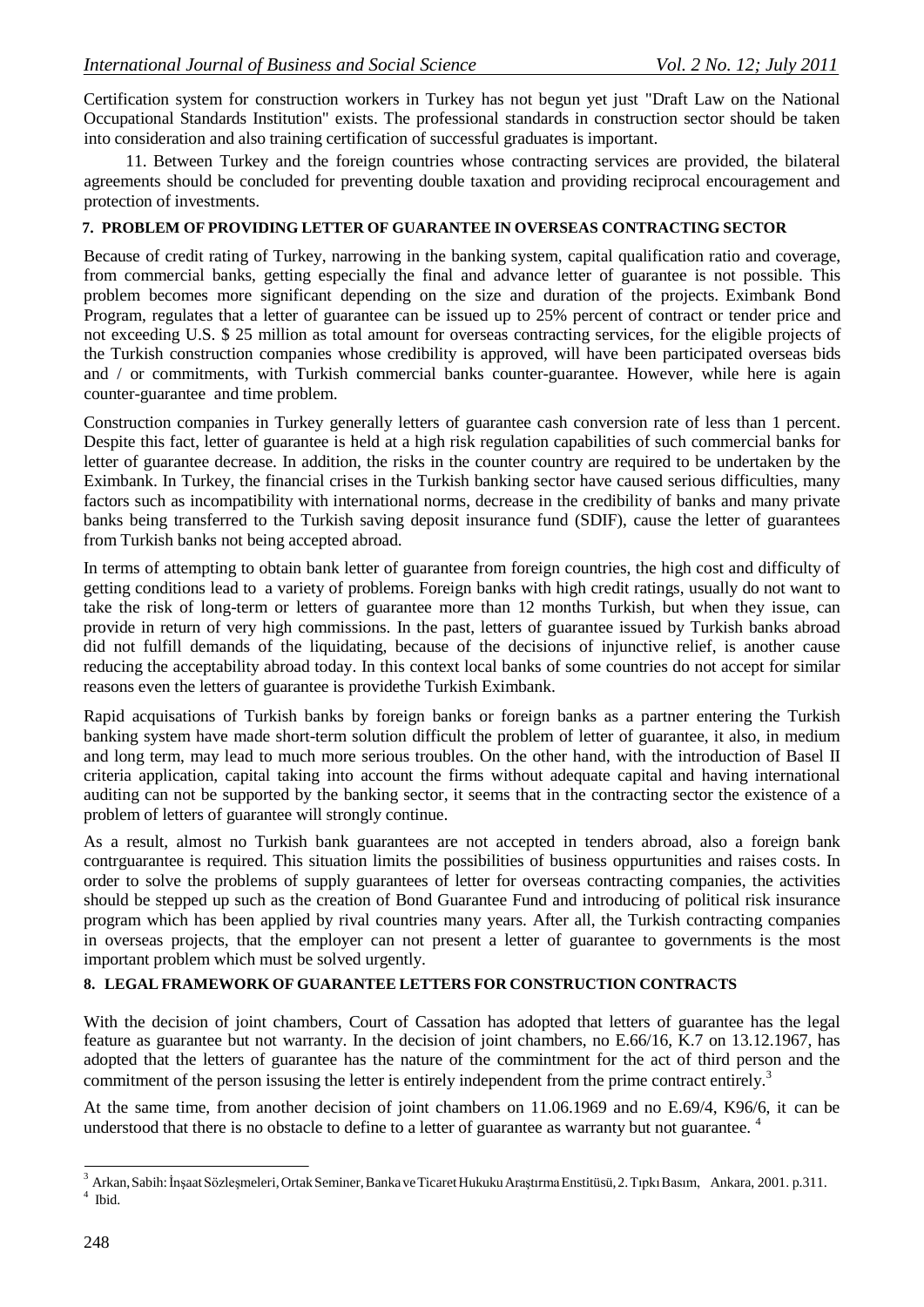Guarantee Agreement is an independent contract causing an obligation of the taking over partial or fully the probable risks borning a particular proceeding to which someone else is directed by a person.<sup>5</sup> Thus in cases the bank guarantee letters have the quality of guarantee, as secondary warranty, the benefit is not possible for the beneficiary (debtor) in the primary relationship between the interlocutor and the beneficiary from the defence oppurtunities.<sup>6</sup>

In guarantee contracts, in order to direct the interlocutor to a certain proceeding, especially to provide to have a relationship with a special person, the guarantor undertakes to compensate risks possible to arise from such realtionship in terms of the interlocutor. Each bank letter of guarantee guarantees a certain risk.<sup>7</sup>

In the decision dated on 28.12.1990 and no E.1990/6-1, K.1990/141 of assembly of civil chambers of the Court of Cassation, "...bank letters of guarantee are not securities and not abstract monetary commitment. They always contains a risk that may arise in the future" stated.<sup>8</sup> "Thus bank letters of guarantee can not be regarded as deeds that contain bill of debt according to Execution and Bankruptcy Law, Article 68 / I." <sup>9</sup>

More widely used in banking sector, is the bank letter of guarantee payable upon first request. In this type of letters of guarantee, if the interlocutor makse request to bank as provided for in the letter, it is deemed sufficient to display that the risk has occurred. The bank also can not ask the interlocutor to prove the risk which has occurred and can not research this fact itself ex officio. This situation, has led to the birth of the principle of "first pay, then litigate" and the payment before researching whether the risk arised or not, and after that proving that the risk has not occured, it is adopted to litigate for the return of paid money. <sup>10</sup>

In banking practices, in letter of guarantees texts, beside the record of "payment upon first request", "without entering a plea", "not looking for the concensus of the beneficiary", "without necessities of any processing, protest drawing, decision input", banks undertakes to make payment. Such recordings show that defenses arising from relations between the bank-the beneficiary and the beneficiary -interlocutor can not be done by the bank and thus the commintment of the bank has guarantee feature but not warranty.**<sup>11</sup>**

Except the records mentioned above, in the introduction of guarantee letter or in the part where the guarantee commitment is included, the contract between the beneficiary and the interlocutor is sometimes also referred. For example, in the introduction of the guarantee letter that the guarantee is regulated, "for the material and equipment delivery and installation services execution regarding construction of the facility in accordance with the contract signed between ........" can be shown. Such records are useful to show that individualization of the guarantee, that is, the risk arising from which relationship is guaranteed. Otherwise these types of records do not mean that the commitment of the bank is not depending on the main relationship between the beneficiary and the interlocutor.<sup>12</sup>

If the letter of guarantee includes the record as, "on first request, payment without any objection", the interlocutor shall have been provided for the most extensive and comprehensive assurance. Interlocutor may request the payment as soon as the predicted risk realizes and without encountering any defence arising from the fundamental relation. In this case, banks without involving the relationship between the beneficiary and the interlocutor and withoug researching the interlovutor's payment request is indully or not according to this relation, have the right to make payments with the delagation of the interlocutor and make the claim the paid amount from the beneficiary depending on such contraguarantee relation.<sup>13</sup>

In the letter of guarantee there could be a record as, " payment upon first request after describing in a document, obtained from a public institution or person, that the liabilities undertaken with the contract has not been fulfilled." Similarly, a letter of guarantee can be issued as the payment shall be made upon first request and without any obligation, appliying with a report indicates that the capacity of the plant being constructed, has not been reached how provided for in the contract, such report shall be provided by a determined authority or person. In scuh cases, the bank shall be obliged to examine the document submitted with payment request, whether in accordance with the letter of guarantee in terms of type and feature.

<sup>5</sup> Tandoğan, Haluk:BorçlarHukuku-ÖzelBorç İlişkileri,C.2, 3.Baskı,Ankara,1987,p.809.

<sup>6</sup> Arkan, op.cit., p.312.

<sup>7</sup> Reisoğlu,Seza: Banka Teminat Mektupları ve Kontrgarantiler, 2.basım, Ankara, 1990, p.12.

See YKD, 1990, c.16, S.5., p.639.

<sup>9</sup> Reisoğlu, op.cit., p.16.

 $10^{10}$  Arkan, op.cit., p.313.<br> $11$  Ibid.

 $^{12}\,$  Ibid.

<sup>13</sup> Ibid., p.314.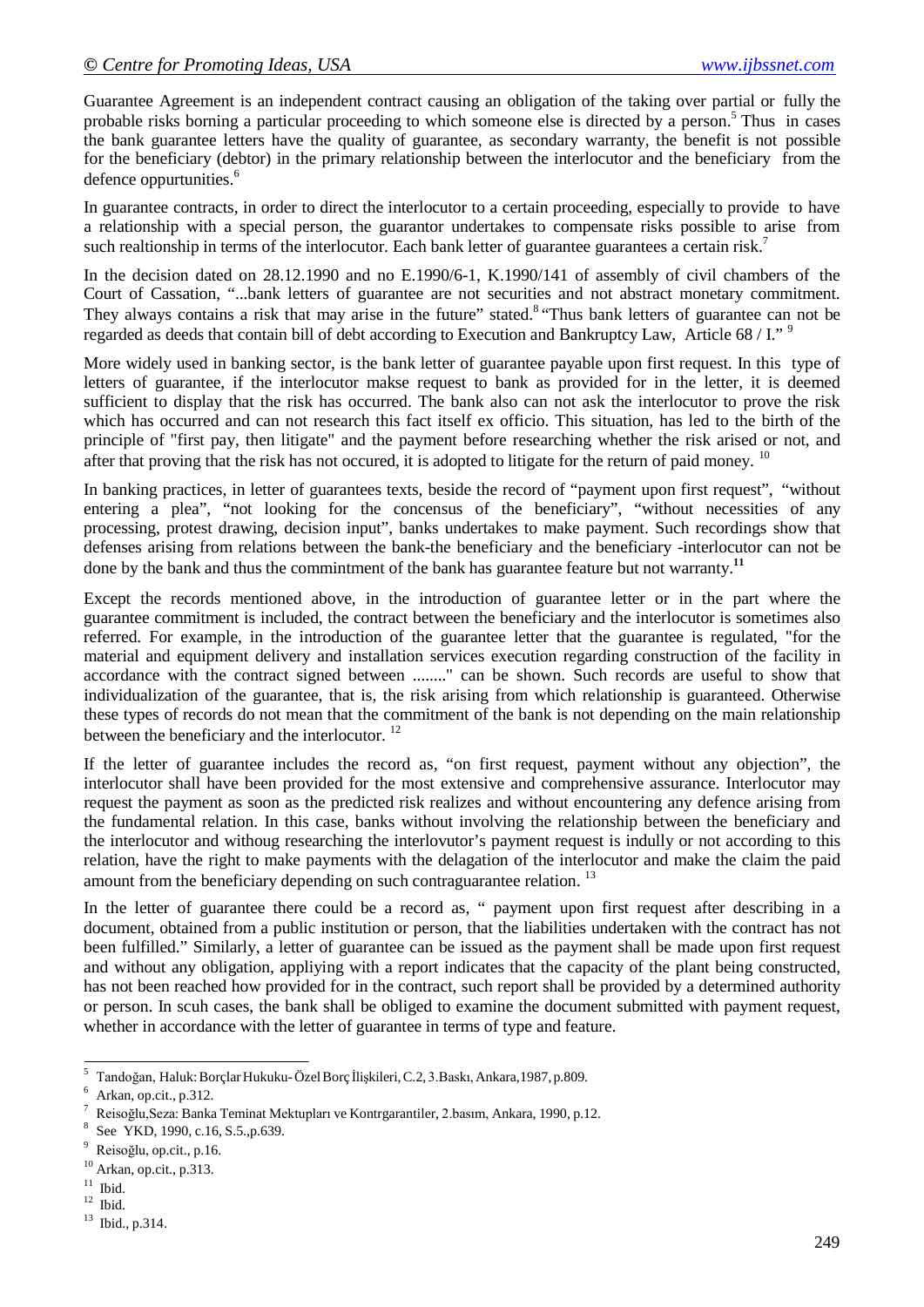The bank examines these documents with a reasonable care and just looking their outer apperances. The bank is not responsible for the counterfeiting after the ordinary examination. Ordinary is not responsible for the bank counterfeiting investigation be removed as a result. However, never banks can be obliged to examine whether the construction work, which is delivered by the beneficiary in accordance with the contract, has the features settled in the construction contract, after all banks always operating on documents. <sup>14</sup>

There is no legal obstacle for issuing a letter of guarantee as a guarantee contract conditionally. In this case, the "record "payable upon first request" shall be valid after the condition is approved by the interlocutor. Conditional guarantee also does not lead making of plea, arising from the main relationship, by the bank. <sup>15</sup>

#### **9. TYPES OF LETTER OF GUARANTEES REGARDING INTERNATIONAL CONSTRUCTION CONTRACTS**

### **a. Bid-Bond/Tender Guarantee**

Bid bond is regulated as "tender guarantee" in the article 2(a) of ICC Uniform Rules For Contract Bonds, no 325, dated June 20, 1978. According to these rules, "the Bid Bond is a commitment to the party (beneficiary) who invites to the tender upon instructions of another person (who instructs) who is authorized in this regard by the administrator or the request of the participant to the tender (the principal) a bank or an insurance company, with such commitment the guarantor incurs a debt to the beneficiary within the limits of the amount of money provided for, in case the principal acts contrary to the debts arising from participating in the tender." <sup>16</sup> With the bid bond, a bank, an insurance company or another guarantor, gives a guarantee to meet the losses rate of is shown in the letter that will occur in case the winner of the tender does not want to pay the performance bond or not conclude the Contract. <sup>17</sup>

# **b. Performance Bond / Final Guarantee / Definite Letter of Guarentee**

This guarantee type, which is regulated as "performance bond" in the article 2(b) of ICC (International Chamber of Commerce), Uniform Rules For Contract Bonds, is defined as: "A Bond is a commitment to the party (beneficiary) who invites to the tender upon instructions of another person (who instructs) who is authorized in this regard by the administrator or the request of the participant to the tender (the principal) a bank or an insurance company, with such commitment the guarantor incurs a debt to the beneficiary, in case the principal acts contrary to the debts arising from default of duly performance of the contract provisions, or in case provided for in the letter of guarantee, he incurs the debt of performance of the contract exactly".<sup>18</sup> In the performance bond letter, the beneficiary is guaranteed for the Contractual obligation to be carried out.<sup>19</sup>

# **c. Advance Payment Guarantee**

According to article 2(c) of ICC Uniform Rules For Contract Bonds, Advance Payment Guarantee is a commitment to the party (beneficiary) who invites to the tender upon instructions of another person (who instructs) who is authorized in this regard by the administrator or the request of the participant to the tender(the principal) a bank or an insurance company, with such commitment the Guarantor incurs a debt to the beneficiary to secure the repayment of any sum or sums advanced by the Beneficiary to the Principal under or for the purposes of the Contract, where such sum or sums is or are advanced before the carrying out of works, the performance of services or the supply or provision of any goods pursuant to such Contract.<sup>20</sup>

This bond issue is to ensure the advances to be given the contractor. In the contract the conditions of the repayment are decided between the contractor (principal) and the Beneficiary. In case these conditions are realised, the payment obligation borns because of the occuring of risk of the guarantor bank who is giving advance payment guarantee. <sup>21</sup>

# **d. Standby Letter of Credit**

In order to commit to pay to the employer the determined money in the Contracting work in case the contractor, fails to comply with the contractual obligations, applying to the bank, it is possible to get Standby Letter of Credit in favour of the employer. $^{22}$ 

 $^{19}$  Ibid.

 $^{14}$  Ibid.

<sup>15</sup> Ibid.,p.315.

<sup>&</sup>lt;sup>16</sup> Şanlı, Cemal / Ekşi, Nuray: Uluslararası Ticaret Hukuku, 5.Basım, Arıkan Yayınları, İstanbul, 2006, p.190.

 $^{17}$  Ibid.

<sup>18</sup> Ibid.,p.191.

 $^{\rm 20}$  Ibid.

<sup>21</sup> Ibid.,p.192.

 $^{22}$  Ibid.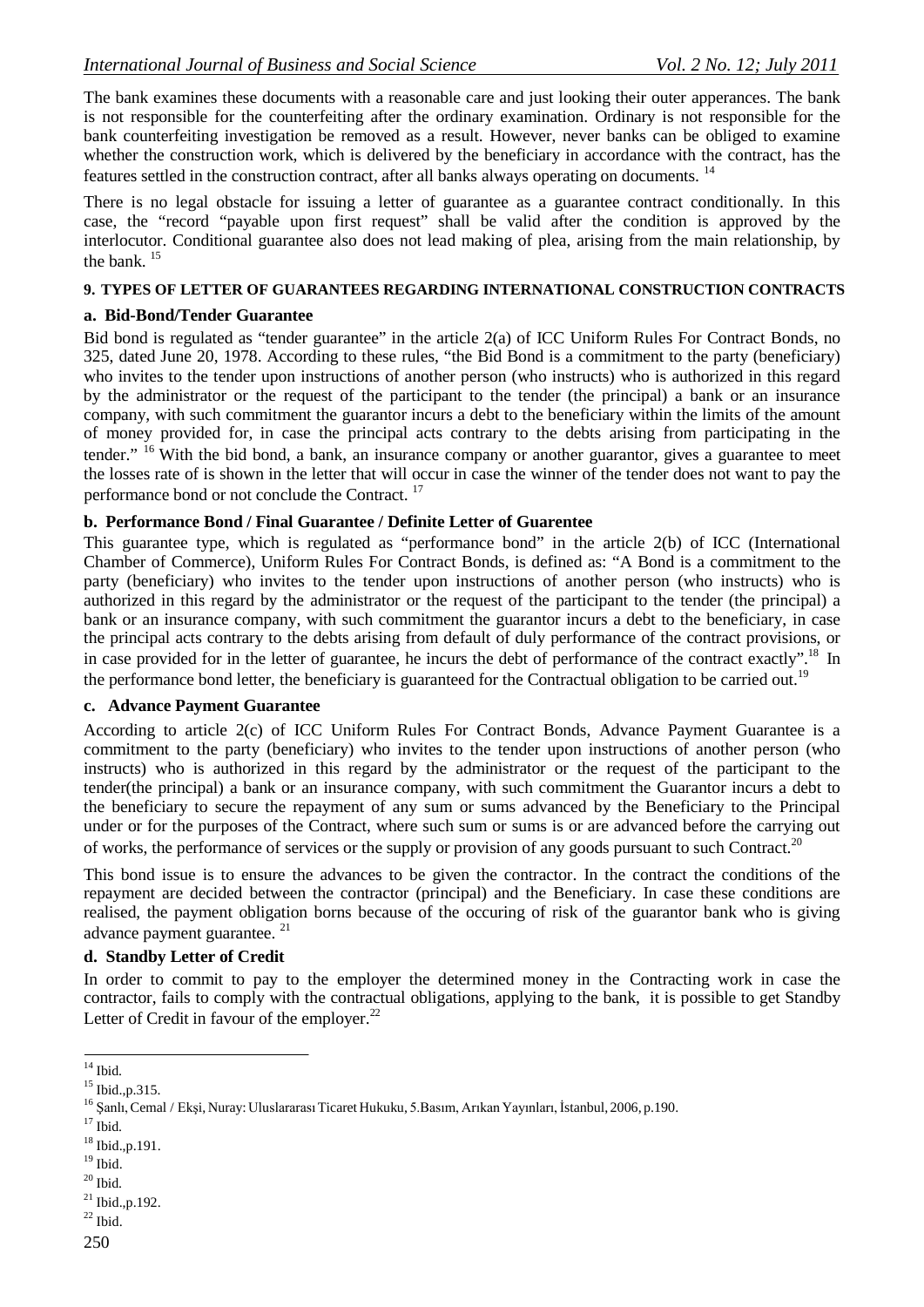With this type of Standby Letter of Credit, the issuing bank, guarantees to pay the beneficiary of the Standby Letter of Credit, the amount indicated in the Standby Letter of Credit, in case the contractor fails to comply with his contractual obligations to the employer. In other words, this Standby Letter of Credit has the nature of letter of guarantee. $^{23}$ 

Owned business contracting business owner, this letter remains at the employer until the end of the undertaken work. If the contractor does not fulfill the conditions of contract, the bank issuing Standby Letter of Guarantee, shall pay the guaranteed amount to the upon requestof the employer without delay and immediately on first demand. The objection of the principal the contractor that claiming fulfills the conditions of the contract does not prevent the payment of the bank letter of credit. <sup>24</sup>

### *CONCLUSION*

Construction sector is supported by foreign governments in every country in the world. Because this sector provides the country foreign exchange and employment, ensure operability of the economy, is the best tool to combat inflation and recession, and also an effective foreign policy honour. Therefore, the credit easeness provided by their states to construction companies in western countries to, legislative and tax facilities also benefiting the same facilities Turkish companies is important for Turkish contracting services abroad increase competitiveness in the market. Indeed, a recent law amendment, provided revenues by contracting and consulting services overseas entering among earnings exempt from corporate tax permanently. Although number of construction the contractors active in the sector in Turkey is currently around 200.000, 90 percent of construction works abroad is carried out by the members of professional organizations such as The Contractors'Association of Turkey and/or the Construction Industrialists Employers Association and number of these construction companies does not exceed 250. Therefore in professional organizations related to construction works, for construction the Contractors with a serious organization, powerful machine park, a solid financial structure and the ISO standards, it is preferred to use the name "Construction Industrialists".

The difference of the construction industry products from industrial products is that they are produced on a project basis and depending on entirely the order. Product specification is re-carried out with each construction contract. A certification system certifying qualifications of the workforce in Turkey is still missing, lack in this area leads to adverse consequences for employment of Turkish people in the overseas projects. Overseas contracting sector is very important to many countries in terms of service exporting in foreign markets and creating employment abroad. However construction works undertaken in many countries compels qualified and certified workingmen. In this case, the overseas construction industry can not create local labor force employed abroad, which negatively affects the employment of the country as a result. Therefore, creating an internationally recognized certification system, increasing in the employability of the workforce should be provided by training and certification in international standards.

Being unable to invest in Turkey where due to resource shortages of the public sector, the contractors, doing business abroad, create employment from the investment budgets of other countries. Turkish construction companies have undertaken works for primarily housing, then infrastructure, road, bridge, tunnel, irrigation works are seen, but constructions of the dams, pipelines, hotels, trade centers, airports and petro-chemical plants also present themselves as diverse business areas which require a high level of specialization, project management skills and advanced technology, has increased, differently from previous period. With joint ventures with foreign companies, Turkish construction companies today have come to the forefront, undertaking investment and operation of the major projects in the countries where once they had worked as the contractors for the construction projects. After 1990s, the geography where competitiveness of Turkish contractors steadily had the highest level has been, Commonwealth of Independent States countries and Middle Eastern countries and these regions was followed by North African countries.

Among the causes of competitive advantage in these areas are Turkish contractors taking more risk than western competitors, more affordable prices than competitors who can deliver services in international quality standards, being familiar with local culture and business environment and logistical advantages resulting from Turkey's geographical situation.Today, the total amount of construction works that Turkish contractors undertaken abroad is less, in terms of transfer the amount that they can transfer and the employment, than real potential. If the problems of providing the letter of guarantee to contracting companies abroad, are solved, doubling of the employment is possible with already generated a net foreign exchange input.The process of the European Union will make contractors face a much stronger international competition in the domestic

<sup>&</sup>lt;sup>23</sup> Ünay, Vecdi: Bankalarca Dış Ticaretin Finanse Edilmesi Usulleri, İstanbul, 1989, p.108; Şanlı/Ekşi, op.cit., p.192.

 $^{24}$  Ünay, op.cit., p.109; Şanlı/Ekşi, op.cit., p.192.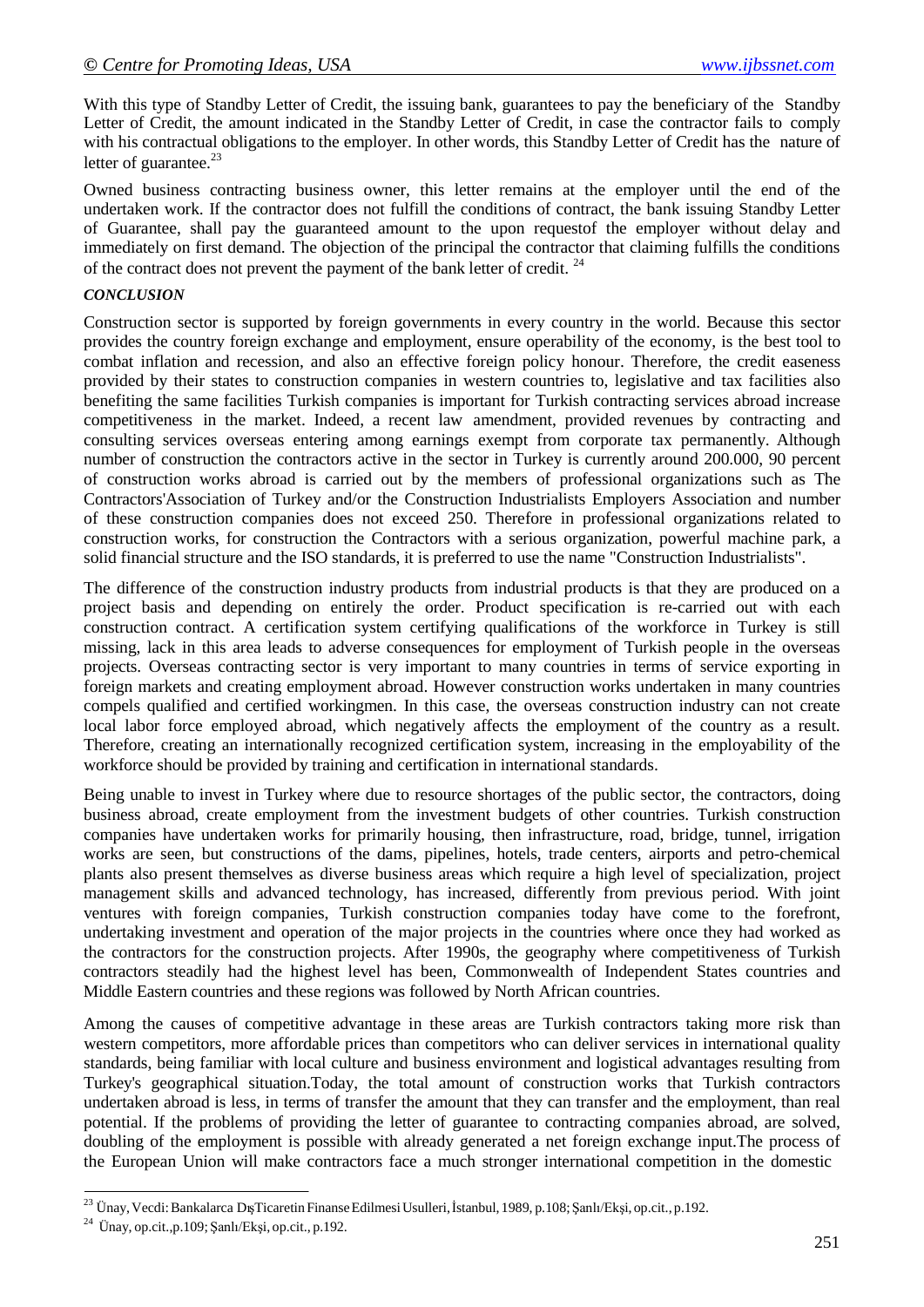market in the future. After all, in this process the contracting companies survive who can employ a skilled workforce through restructuring and can submit service in international standards with high efficiency in order to be able to use new technologies by investments to increase productivity.

In recent years, for the contractors doing business in international standards, to open up foreign countries because the works in domestic market narrowed too much, to accept low profit margins has become a necessity. Also, the contractors who make no concessions on quality are forced to seek works abroad due to encountering extreme price reducing race in domestic tenders in domestic construction contracting industry which is not subject to any qualification and certification of competence. Construction sector is number one sector that can produce a solution with high employment potential and competitiveness abroad both for the current account deficit of Turkey and problems of unemployment. On the other hand, the construction sector is one of the few sectors that Turkey can compete with own production abroad. Moreover, in this competitiveness of the contractors undertaking contract works abroad are not on the basis of state support, cheap credit or cheap labor, but capital, technology, knowledge, dynamism and high risk-taking capacity are the fundamentals. Indeed, any country's construction contracting sector which is at the same level of Turkey's national income per capita in the world is not developed in foreign competition like Turkey's contracting service.

# **REFERENCES**

# **I. BOOKS, ARTICLES AND REPORTS**

ARKAN, Sabih: "İnşaat Sözleşmelerinde Teminat Mektupları", İnşaat Sözleşmeleri (Ortak Seminer, 18-29 Mart 1996), 2.Tıpkı Basım, Banka ve Ticaret Hukuku Araştırma Enstitüsü, Ankara, 2001, p.309-315.

INTES: İnşaatSektörüRaporları[,www.intes.org.tr.](http://www.intes.org.tr/)

REİSOĞLU, Seza: Türk Hukukunda ve Bankacılık Uygulamasında Teminat Mektupları- Kontrgarantiler, Ankara, 1983.

ŞANLI, Cemal / EKŞİ, Nuray: Uluslararası Ticaret Hukuku, Gözden Geçirilmiş ve Yenilenmiş 5.Bası, Arıkan, İstanbul, Kasım 2006.

TANDOĞAN, Haluk:Borçlar Hukuku-ÖzelBorç İlişkileri,C.2, 3.Baskı, Ankara,1987.

ÜNAY, Vecdi: Bankalarca Dış Ticaretin Finanse Edilmesi Usulleri, İstanbul, 1989.

# **II. INTERNATIONAL AGREEMENTS, CONTRACTS, MODEL RULES AND RELATED REGULATIONS**

Arbitration Rules of the United Nations Commission on International Trade,

Convention on the Recognition and Enforcement of the Foreign Arbitral Awards, New York, 1958,

European Convention on International Commercial Arbitration, Geneva, 1961,

General Act for the Pasifc Settlement of International Disputes of 1928,

International Convention on the Settlement of Investment Disputes between States and Nationals of Other States,

Multilateral Agreement on Investment,

Regulation on the Procedure of the International Conciliation,

Rules of Arbitration of the International Chamber of Commerce,

The 1899 Hague Convention for the Pasific Settlement of International Disputes,

The 1907 Hague Convention for the Pasific Settlement of International Disputes,

The Permanent Court of Arbitration Optional Rules for Arbitrating Disputes between Two States, 1992,

The Permanent Court of Arbitration Optional Rules for Arbitrating Disputes between Two Parties of Which Only One is A State, 1993,

The Permanent Court of Arbitration Optional Rules for Arbitration between International Organizations and Private Parties, 1996,

UNCITRAL Model Law on International Commercial Arbitration,

Understanding on Rules and Procedures Governing the Settlement of Disputes of World Trade Organization, United Nations Model Rules on Arbitral Procedure, 1958,

ICC Statute of the International Court of Arbitration,

ICC the International Court of Arbitration Internal Process Statute,

ICC Statute of Arbitration,